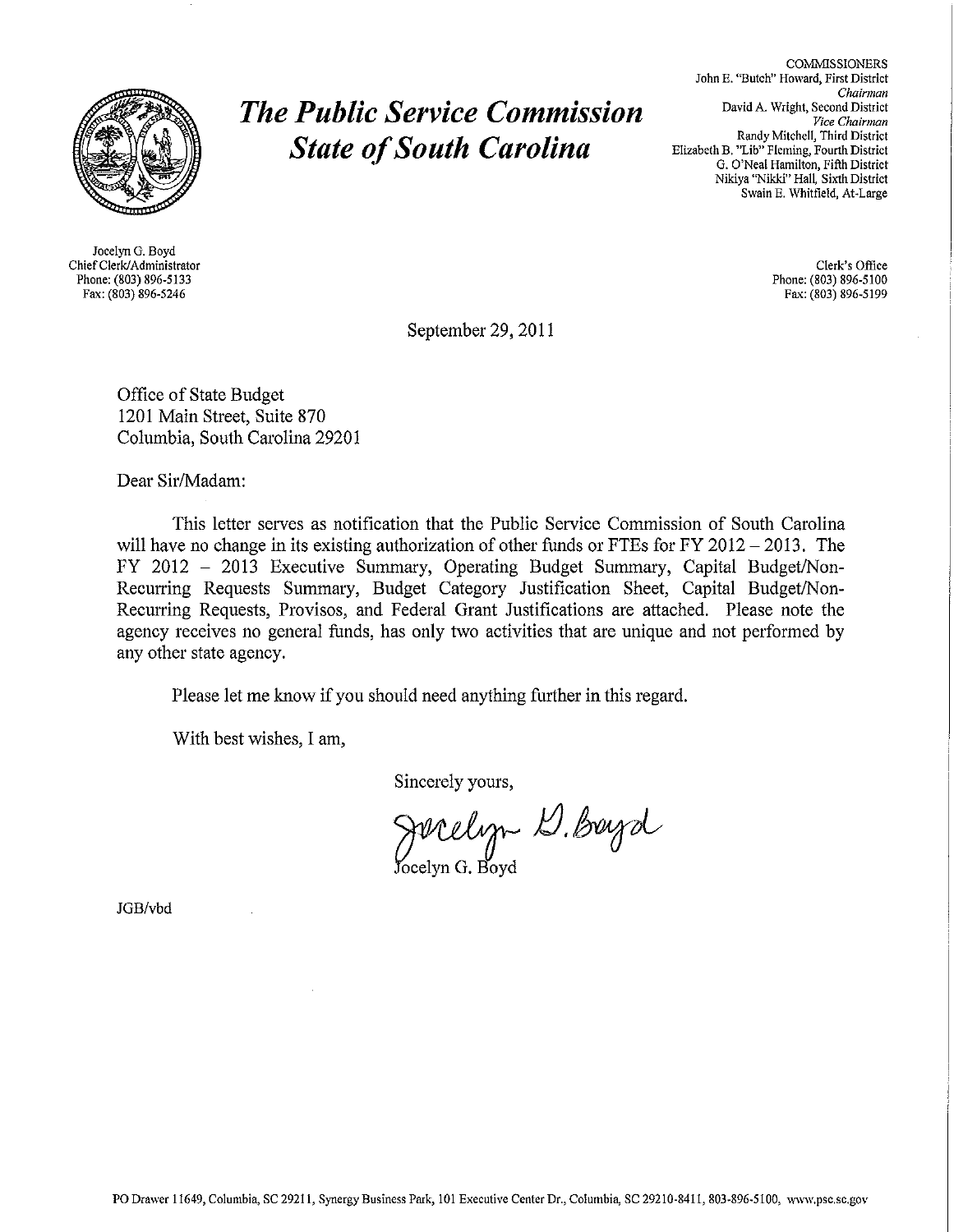#### **FISCAL YEAR 2012-13 BUDGET PLAN**

#### **I. EXECUTIVE SUMMARY**

#### A. **Agency Section/Code/Name: SECTION 56 – R04 – PUBLIC SERVICE COMMISSION**

#### B. **Summary Description of Strategic or Long-Term Goals:**

To carry out its mission to serve the public by providing fair, open, and effective regulation and adjudication of the state's public utilities, through consistent administration of the law and implementation of the regulatory process, the Commission will be: (1) Effective by consistently providing fair, timely and effective regulation of investor-owned utilities; (2) Progressive in serving the public interest by analyzing the issues presented; (3) Pertinent and Engaged in activities that enhance its mission.

#### C. **2011-2012 Agency Recurring Base Appropriation:**

State \$0 Federal \$0<br>Other 4.2 Other 4,229,308

D. **Number of Budget Categories:** Two

# E. **Agency-wide Vacant FTEs**

Vacant FTEs as of July 31, 2011: One % Vacant 3%

#### F. **Efficiency Measures:**

Efficiency, effectiveness and customer service improvements are detailed on pages 21-31, Category 7 – Business Results of the PSC's Accountability Report. The Commission held 94 hearings and opened 454 new dockets. Hearing examiners and officers were appointed to dispose of procedural matters and report findings.

The Commission engaged in activities to increase customer awareness and education by conducting a series of public workshops to foster a better understanding of regulatory developments. These workshops allowed the Commission to provide a transparent regulatory process while maintaining effective communications with its customers and stakeholders.

The Commission developed an online form for use by the public to file a letter of protest against a utility. Enhancement to the agency's website allowed the public more access to its operation and to improve the display of information and functionality. The Commission's online tariff system allows users to view and search tariffs online and allows organizations to file promotions and revisions to tariffs.

When matters are posted to the Commission's DMS, the information (applications, testimony, exhibits, notices, correspondence, orders, etc) is available for public access. The DMS database was expanded to include orders dating back to 1952.

Electronic filing (E-filing) of documents increases the timeliness of the information and improves productivity for the users and the Commission Staff.

#### G. **Number of Provisos:** NONE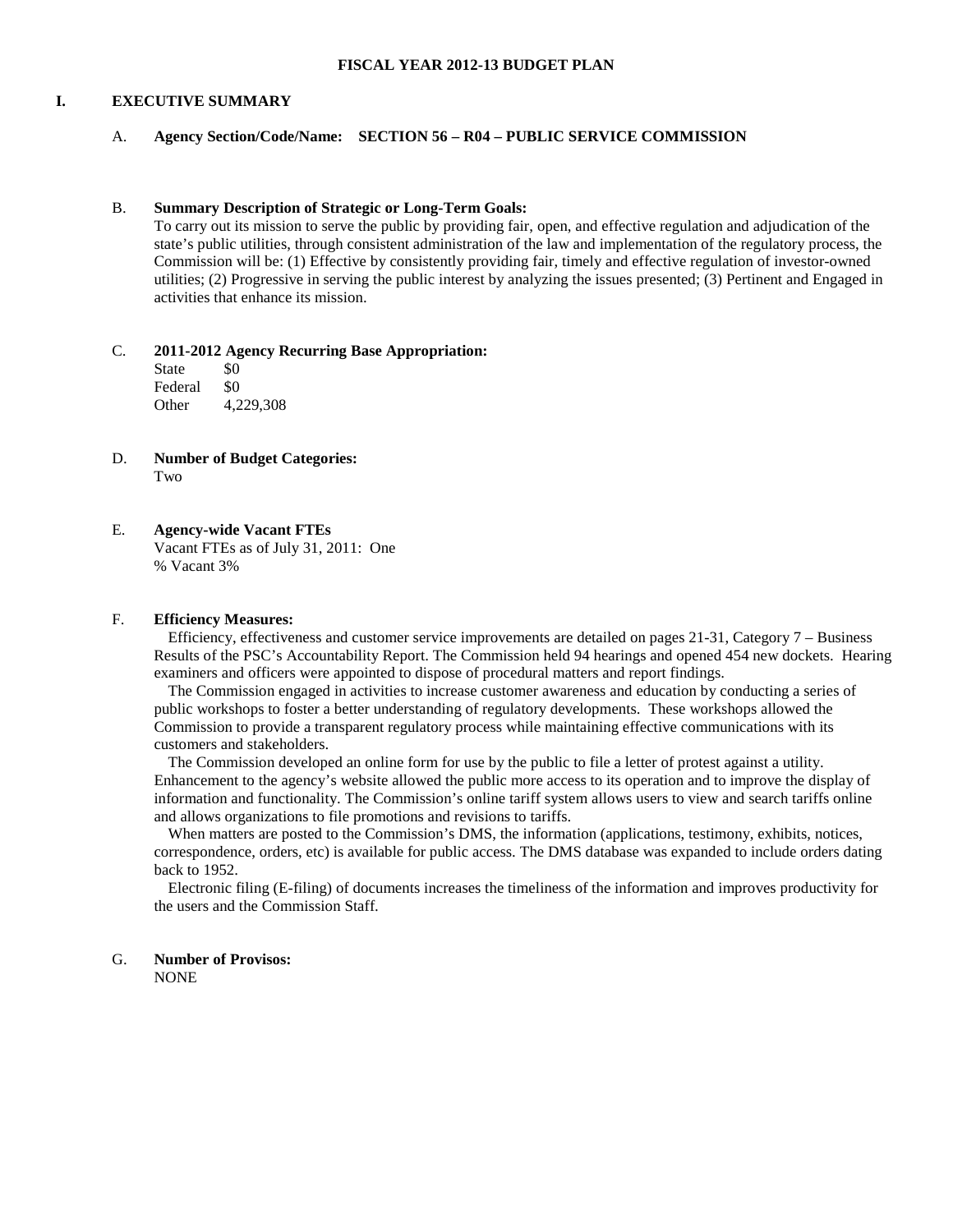#### **IIA. OPERATING BUDGET PROGRAMS**

**Agency Section/Code/Name: SECTION 56/R04/PUBLIC SERVICE COMMISSION**

#### **SUMMARY OF OPERATING BUDGET PROGRAMS FOR FY 2012-13**

| <b>OPERATING BUDGET PROGRAMS</b>                                                                                                                                            |                    |                 | <b>FUNDING</b>       |              |         |           |           | <b>FTEs</b>  |         |       |       |
|-----------------------------------------------------------------------------------------------------------------------------------------------------------------------------|--------------------|-----------------|----------------------|--------------|---------|-----------|-----------|--------------|---------|-------|-------|
|                                                                                                                                                                             | Activity           | <b>Activity</b> | <b>Non-Recurring</b> | Recurring    |         |           |           |              |         |       |       |
| Title                                                                                                                                                                       | <b>Name</b>        | No.             | <b>State</b>         | <b>State</b> | Federal | Other     | Total     | <b>State</b> | Federal | Other | Total |
|                                                                                                                                                                             | Utility Regulation | 1319            |                      |              | 237.000 | 3.367.911 | 3,604,911 |              | 1.00    | 28.00 | 29.00 |
|                                                                                                                                                                             | Administration     | 1321            |                      |              |         | 1,031,397 | 1,031,397 |              |         | 10.00 | 10.00 |
|                                                                                                                                                                             |                    |                 |                      |              |         |           |           |              |         |       | 0.00  |
|                                                                                                                                                                             |                    |                 |                      |              |         |           |           |              |         |       | 0.00  |
|                                                                                                                                                                             |                    |                 |                      |              |         |           |           |              |         |       | 0.00  |
|                                                                                                                                                                             |                    |                 |                      |              |         |           |           |              |         |       | 0.00  |
| For additional rows, place cursor in this gray box and press "Ctrl" + "b". (You need to start in this gray box for each row needed or the formulas will not copy properly.) |                    |                 |                      |              |         |           |           |              |         |       |       |
| TOTAL OF ALL OPERATING BUDGET PROGRAMS<br>237.000<br>4.636.308<br>4.399.308<br>0.00                                                                                         |                    |                 |                      | 1.00         | 38.00   | 39.00     |           |              |         |       |       |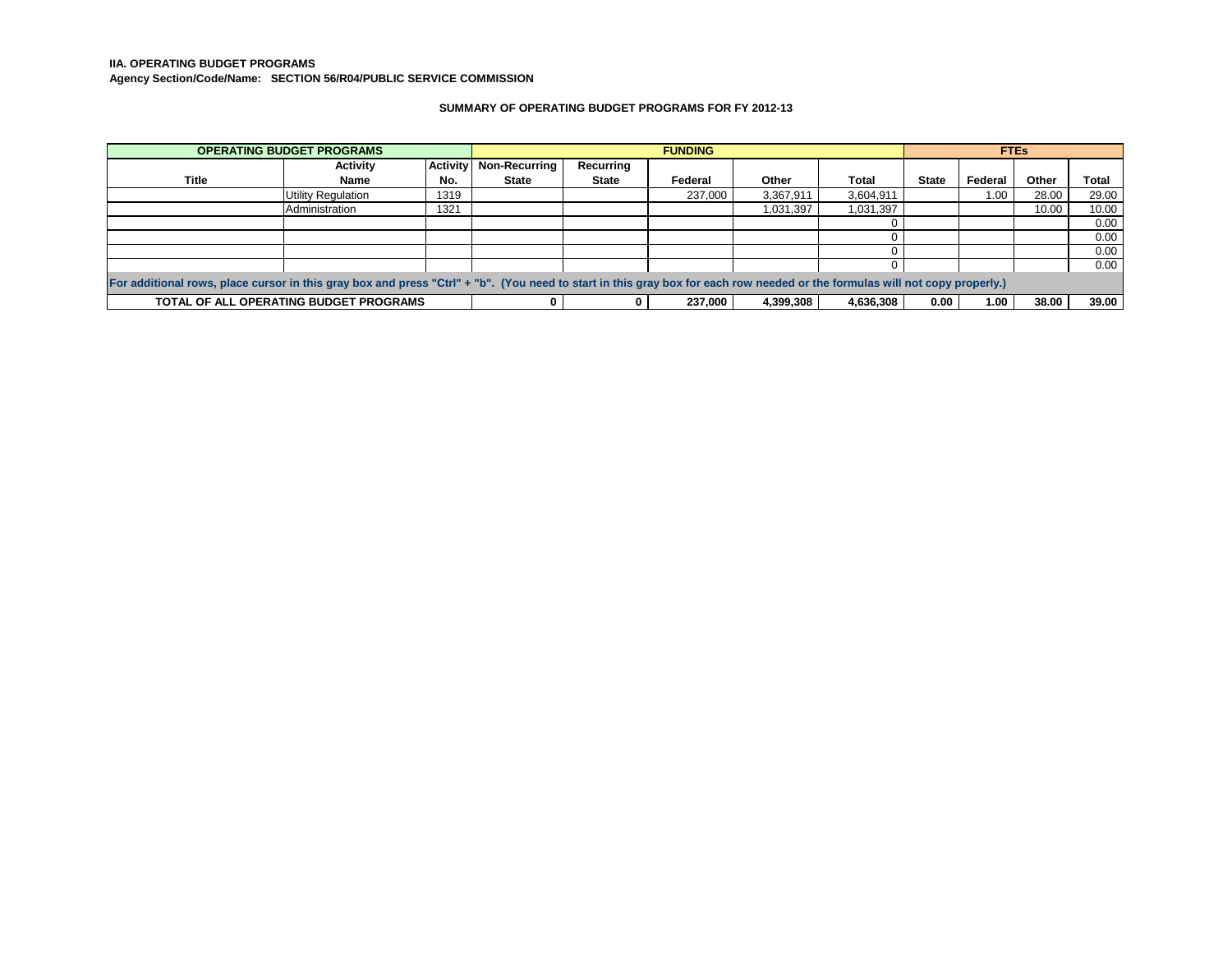# **IIB. CAPITAL BUDGET/NON-RECURRING REQUESTS FOR FY 2012-13 Agency Section/Code/Name: SECTION 56/R04/PUBLIC SERVICE COMMISSION**

# **NONE**

# **SUMMARY OF CAPITAL BUDGET/NON-RECURRING REQUESTS FOR FY 2012-13**

|         | <b>CAPITAL BUDGET/NON-RECURRING REQUESTS</b>                                                                                                       |                 |                 | <b>Additional</b> | <b>Previously</b>  | <b>Total</b>      |              |
|---------|----------------------------------------------------------------------------------------------------------------------------------------------------|-----------------|-----------------|-------------------|--------------------|-------------------|--------------|
| Project | <b>Project</b>                                                                                                                                     | <b>Activity</b> | <b>Activity</b> | <b>State</b>      | <b>Authorized</b>  | <b>Other Fund</b> | Project      |
| No.*    | <b>Name</b>                                                                                                                                        | <b>Name</b>     | No.             | <b>Funds</b>      | <b>State Funds</b> | <b>Sources</b>    | <b>Total</b> |
|         |                                                                                                                                                    |                 |                 |                   |                    |                   |              |
|         |                                                                                                                                                    |                 |                 |                   |                    |                   |              |
|         |                                                                                                                                                    |                 |                 |                   |                    |                   |              |
|         |                                                                                                                                                    |                 |                 |                   |                    |                   |              |
|         |                                                                                                                                                    |                 |                 |                   |                    |                   |              |
|         | For additional rows, place cursor in this gray box and press "Ctrl" + "c". (You need to start in this gray box for each row needed or the formulas |                 |                 |                   |                    |                   |              |
|         | will not copy properly.)                                                                                                                           |                 |                 |                   |                    |                   |              |
|         | <b>TOTAL OF ALL CAPITAL BUDGET/NON-RECURRING REQUESTS</b>                                                                                          |                 |                 |                   |                    |                   |              |

\*if applicable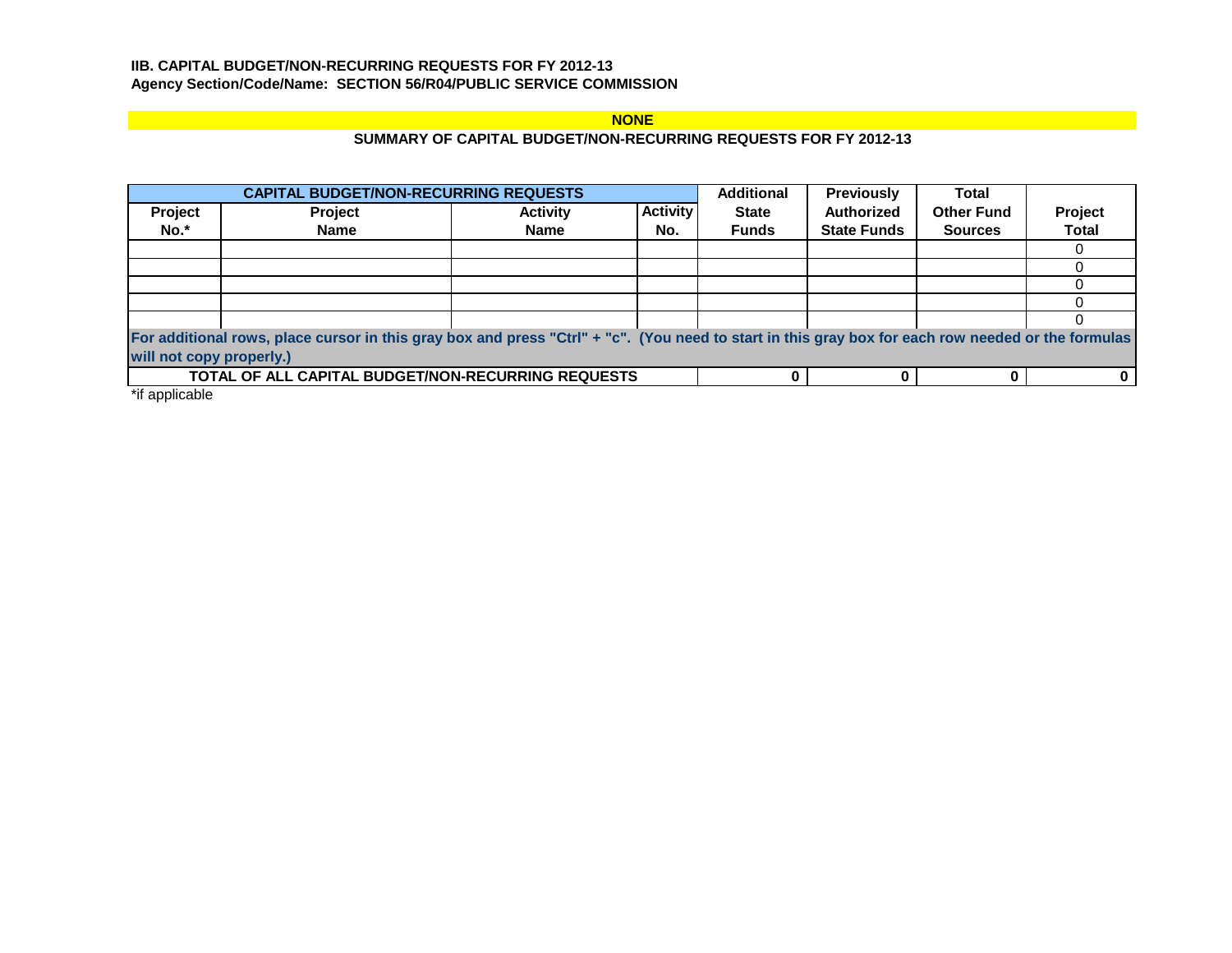**A. Summary description of programs and how they relate to the mission of the agency:**

R040

**UTILITY REGULATION -The PSC regulates and monitors rates and charges, services, facilities, and practices of electric, gas, telecommunications, water and wastewater investor owned utilities, hazardous waste carriers, and certain transportation companies, through judicial proceedings before the Commission.**

**ADMINISTRATION – Directs the daily operation and administration of the agency, prepares and monitors the annual operating budget, oversees the agency fiscal matters, manages the local area network and website, provides desktop computer support, manages human resources and is responsible for the assessment of regulated utilities.**

## **B. Budget Program Number and Name:**

- I. ADMINISTRATION
- II. EMPLOYEE BENEFITS

## **C. Agency Activity Number and Name:**

Note: If more than one activity maps to this program; provide all activity numbers, names, and approximate funding amounts.

| <b>Activity Number</b> | <b>Activity Name</b> | State Non- | <b>State</b> | Federal | Other     | Total     |
|------------------------|----------------------|------------|--------------|---------|-----------|-----------|
|                        |                      | Recurring  | Recurring    |         |           |           |
| 1319                   | Utility Regulation   |            |              | 237,000 | 3,367,911 | 3,604,911 |
| 1321                   | Administration       |            |              |         | 1,031,397 | 1,031,397 |
|                        |                      |            |              |         |           |           |
|                        |                      |            |              |         |           |           |
|                        |                      |            |              |         |           |           |

**D. Performance Measures: Key performance measures are identified as those functions that are critical to the successful operation of the agency to achieve its goals. Those critical operations are functions performed in the filings of matters and service of orders, hearings conducted by the Commission, and preparation and issuance of orders. Weekly meetings with senior management are held to discuss upcoming filings, hearings, and issues and allocate resources to meet them. Monthly totals (new dockets, filings, hearings, directives, orders, etc.) are collected, analyzed and reported to senior management. Measures are compared to past trends to assist management in planning future workloads.** 

## **E. Program Interaction:**

**Workloads are organized and managed according to a function. A high level of cooperation exists between departments because of the interdependence in processing a docket. Because of this interdependence, senior management meets weekly to ensure that all departments are working on the same set of short term goals and sharing critical information.** 

**The Commission fills agency vacancies utilizing existing personnel if possible. A member of senior management is involved in the hiring, orientation, and training of new hires.**

**In order to adapt to the changing regulatory market, the Commission requires a knowledgeable staff to assist the Commission in adjudicating cases. Developmental and agency training needs are identified by senior management. As deficiencies are identified, solutions are developed to provide the necessary instruction.**

**F. Change Management: The mission of the Commission is to provide fair, open, and effective regulation of the state's public utilities and to be pertinent and progressive. Its mission and focus has not changed over the past 5 years.**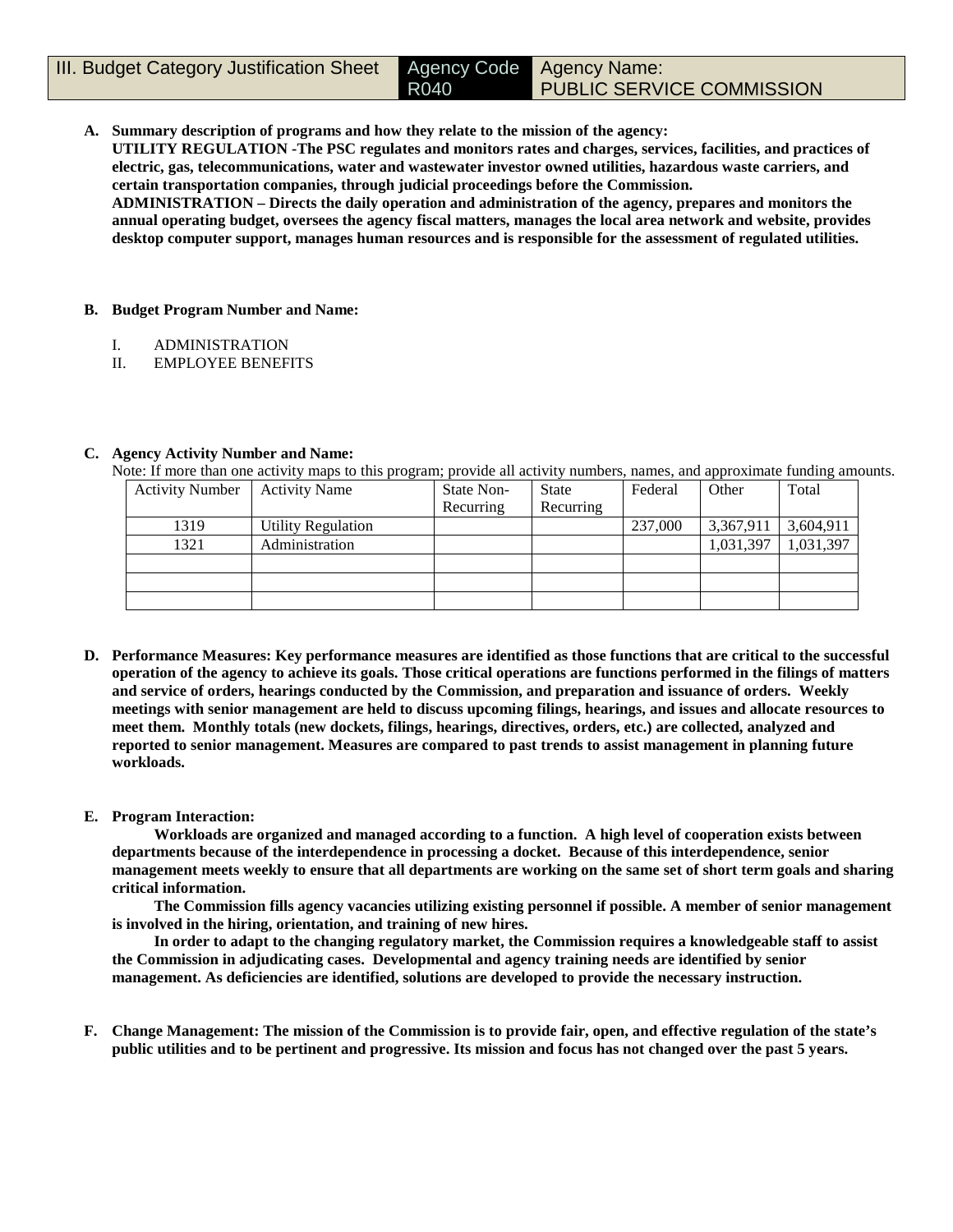## **G. Detailed Funding Information:**

| FY 2012-13 Cost Estimates:                                                                   | <b>State</b><br><b>Non-Recurring</b> | <b>State</b><br>Recurring | Federal      | <b>Other</b> | <b>Total</b>         |
|----------------------------------------------------------------------------------------------|--------------------------------------|---------------------------|--------------|--------------|----------------------|
| Number of FTEs*                                                                              |                                      | 0.00                      | 1.0          | 38.00        | 39.00                |
|                                                                                              |                                      |                           |              |              |                      |
| <b>Personal Service</b>                                                                      | \$0                                  | \$0                       | \$11,100     | \$2,870,895  | \$2,881,995          |
| <b>Employer Contributions</b>                                                                | \$0                                  | \$0                       | \$4,000      | \$798,396    | \$802,396            |
|                                                                                              |                                      |                           |              |              |                      |
| Program/Case Services                                                                        | \$0                                  | \$0                       | \$0          | \$0          | \$<br>$\overline{0}$ |
| Pass-Through Funds                                                                           | \$0                                  | \$0                       | \$0          | \$0          | $\updownarrow$ 0     |
| <b>Other Operating Expenses</b>                                                              | \$0                                  | \$0                       | \$221,900    | 730,017      | 951,917<br>\$        |
|                                                                                              |                                      |                           |              |              |                      |
| <b>Total</b>                                                                                 | \$<br>$\theta$                       | \$<br>$\overline{0}$      | \$<br>237,00 | \$4,399,308  | \$<br>4,636,308      |
| * If new FTEs are needed, please complete Section G (Detailed Justification for FTEs) below. |                                      |                           |              |              |                      |

Is this budget category or program associated with a Capital Budget Priority? NO If yes, state Capital Budget Priority Number and Project Name:

Please List proviso numbers that relate to this budget category or programs funded by this category. NONE

R040

## **H. Changes to the Appropriation:**

Please explain any changes, to include re-alignments and funding or FTE increases requested in this year's appropriation, as detailed below:

Funding:

| Year          | State Non-<br>Recurring | <b>State Recurring</b> | Federal     | Other (Earmarked)<br>or Restricted) |
|---------------|-------------------------|------------------------|-------------|-------------------------------------|
| 2011-2012 Act |                         |                        | 393,000     |                                     |
| 2012-2013 Act |                         |                        | 237,000     |                                     |
| Difference    |                         |                        | (156,000)   |                                     |
| % Difference  |                         |                        | $(39.69\%)$ |                                     |

Explanation of Changes: Amount needed to complete the ARRA program activities.

#### **I. Revenue Estimates:**

Please detail Sources of revenue for this program, identified by SAP fund number if a live SCEIS agency or the STARS number if a STARS agency. If several sources remit to a single subfund that cannot be split by source and appropriation or program, provide an estimate of the revenue dedicated to this program.

| <b>SAP Fund</b> | Source Name                      | General | Other        | Earmarked | Restricted | Federal |
|-----------------|----------------------------------|---------|--------------|-----------|------------|---------|
| Number          |                                  | Fund    | <b>State</b> |           |            |         |
| 406013000       | <b>Public Service Assessment</b> |         |              | 4.229.308 |            |         |
| 428002000       | <b>Fed Operating Grant</b>       |         |              |           |            | 237,000 |
|                 |                                  |         |              |           |            |         |
|                 |                                  |         |              |           |            |         |

If expenditures for this program are greater than known or estimated revenues and the intent is to bridge part of this shortfall by drawing down balances in agency accounts or reserves, indicate the accounts and amount of the current reserve or balance that will likely be used below.

Please detail the long-term sustainability of this program if cash reserves are needed to operate.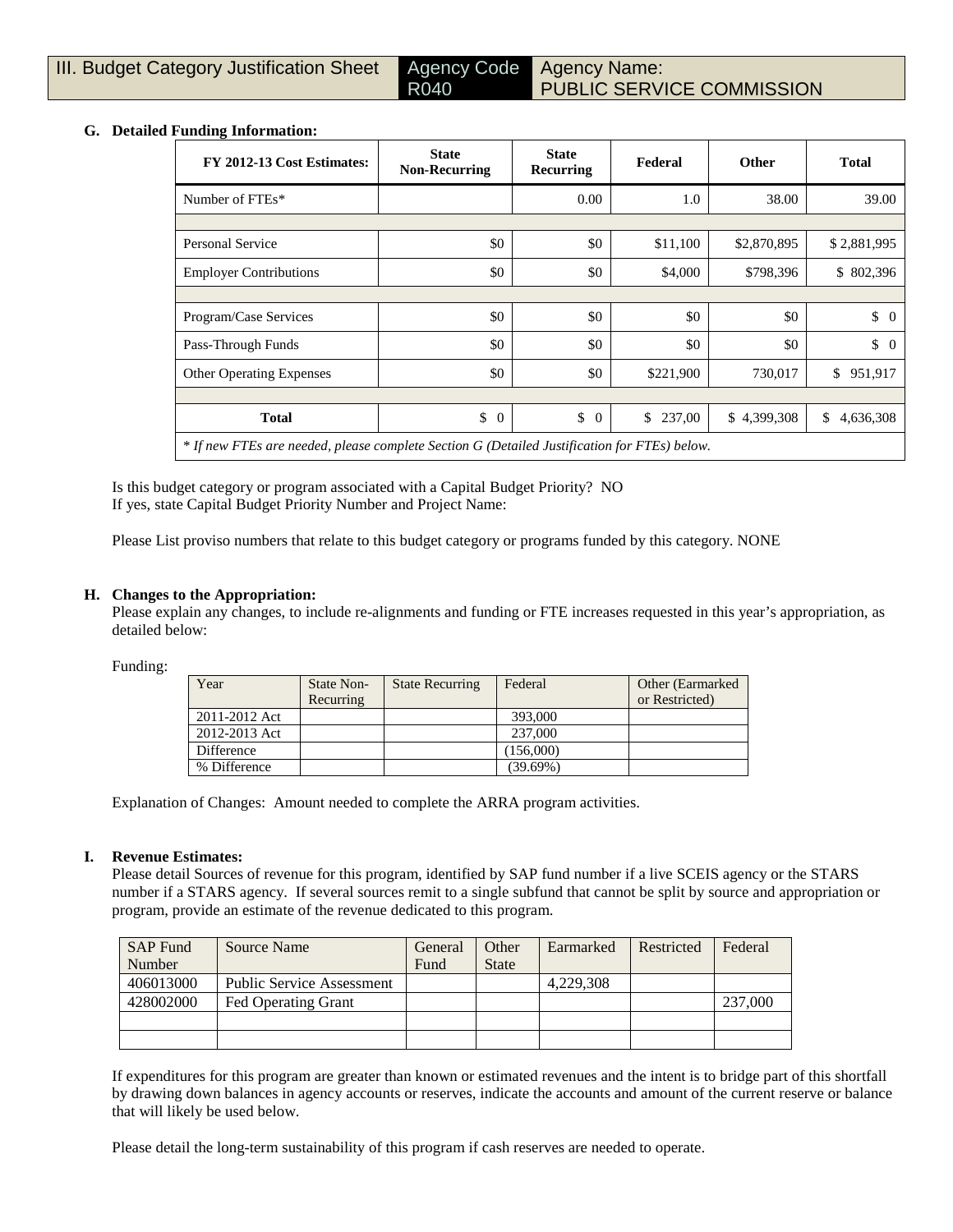If there is federal fund or other fund spending authority requested above the revenue streams detailed above, please indicate the amount and explanation for each.

R040

## **J. FTE Positions:**

Please detail the number of FTE's filled (F) by the program as of June 30 of each fiscal year, and the number authorized (A) by the Appropriations Act.

| <b>Fiscal Year</b> | <b>State</b> | Other-<br><b>Earmarked or</b><br><b>Restricted</b> | Federal | <b>Total</b> | Temporary,<br><b>Temporary Grant,</b><br><b>Time</b> -limited |
|--------------------|--------------|----------------------------------------------------|---------|--------------|---------------------------------------------------------------|
| 2012-2013<br>(A)   |              | 38.0                                               |         | 38.0         | 1.5                                                           |
| 2011-2012<br>(A)   |              | 38.0                                               |         | 38.0         | 1.5                                                           |
| 2010-2011<br>(F)   |              | 36.5                                               |         | 36.5         | 2.5                                                           |
| 2010-2011<br>(A)   |              | 38.0                                               |         | 38.0         | 2.5                                                           |
| 2009-2010<br>(F)   |              | 36.5                                               |         | 36.5         | 2.0                                                           |
| 2009-2010<br>(A)   |              | 38.0                                               |         | 38.0         | 2.0                                                           |
| 2008-2009<br>(F)   |              | 37.5                                               |         | 37.5         | 2.0                                                           |
| 2008-2009<br>(A)   |              | 38.0                                               |         | 38.0         | 2.0                                                           |
| 2007-2008<br>(F)   |              | 37.5                                               |         | 37.5         | 2.0                                                           |
| 2007-2008<br>(A)   |              | 38.0                                               |         | 38.0         | 2.0                                                           |

# **K. Detailed Justification for FTEs: No new FTEs requested**

- (1) Justification for New FTEs
	- (a) Justification:
	- (b) Future Impact on Operating Expenses or Facility Requirements:

#### (2) **Position Details:**

|                               | <b>State</b> | Federal | <b>Earmarked</b> | <b>Restricted</b> | <b>Total</b>    |
|-------------------------------|--------------|---------|------------------|-------------------|-----------------|
| Position Title:               |              |         |                  |                   |                 |
| Number of FTEs                | 0.00         | 0.00    | 0.00             | 0.00              | 0.00            |
| Personal Service              | \$0          | \$0     | \$0              | \$0               | $\Omega$<br>D   |
| <b>Employer Contributions</b> | \$0          | \$0     | \$0              | \$0               | $\sqrt{2}$<br>Φ |

|                               | <b>State</b> | Federal | <b>Earmarked</b> | <b>Restricted</b> | <b>Total</b> |
|-------------------------------|--------------|---------|------------------|-------------------|--------------|
| Position Title:               |              |         |                  |                   |              |
| Number of FTEs                | 0.00         | 0.00    | 0.00             | $0.00\,$          | 0.00         |
| Personal Service              | \$0          | \$0     | \$0              | \$0               | $\sim$<br>Φ  |
| <b>Employer Contributions</b> | \$0          | \$0     | \$0              | \$0               | ⌒<br>◡       |

|                               | <b>State</b> | Federal | <b>Earmarked</b> | <b>Restricted</b> | <b>Total</b>    |
|-------------------------------|--------------|---------|------------------|-------------------|-----------------|
| Position Title:               |              |         |                  |                   |                 |
| Number of FTEs                | 0.00         | 0.00    | 0.00             | 0.00              | 0.00            |
| Personal Service              | \$0          | \$0     | \$0              | \$0               | D               |
| <b>Employer Contributions</b> | \$0          | \$0     | \$0              | \$0               | $\sqrt{ }$<br>Φ |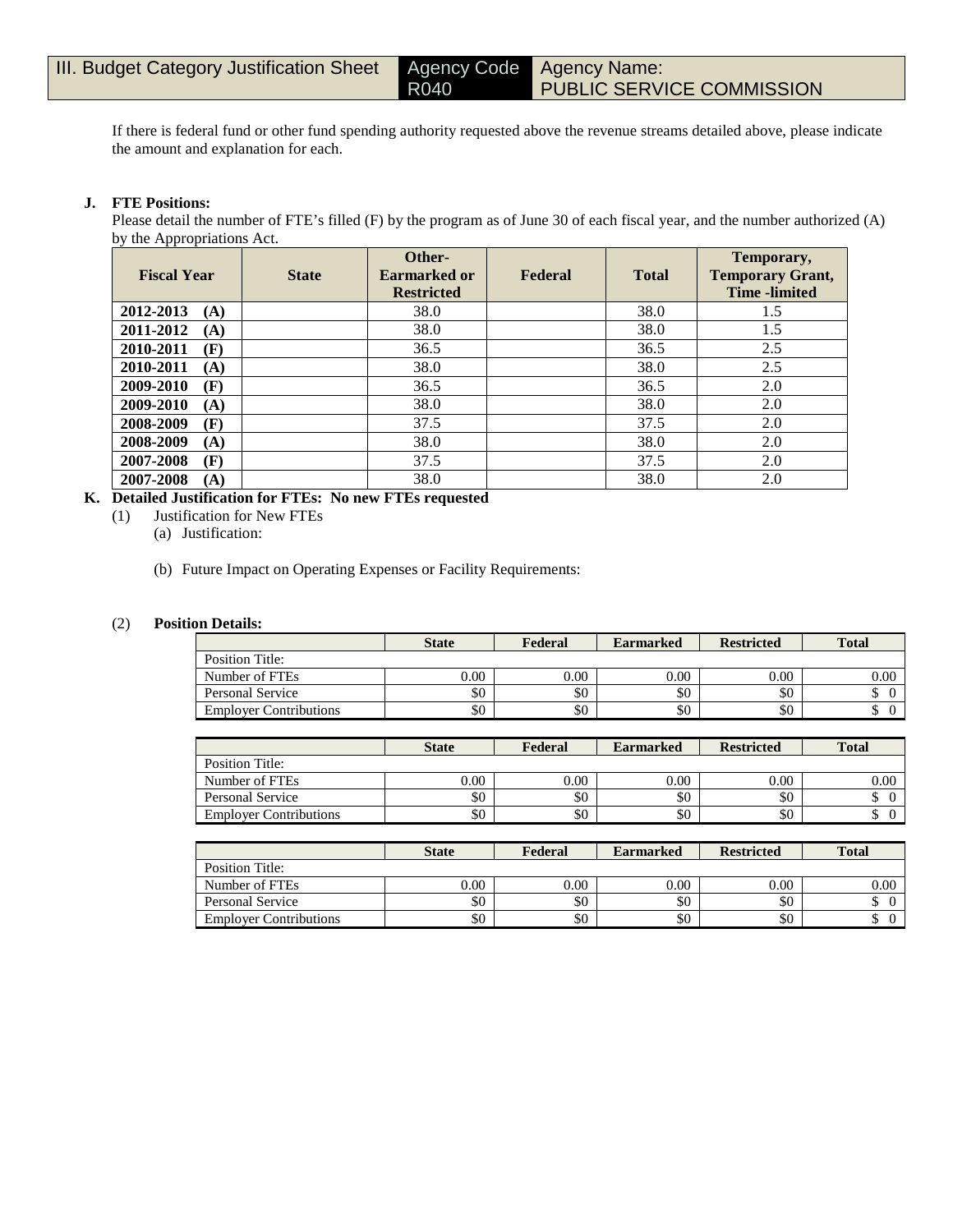| IV. Capital/Non-Recurring Appropriations Request |      | Agency Code Agency Name   |
|--------------------------------------------------|------|---------------------------|
|                                                  | R040 | PUBLIC SERVICE COMMISSION |

- **A. Project Name: NONE**
- **B. Project Approval:**
- **C. Statement of Need:**

## **D. Agency Activity Number and Name:**

Note: If more than one activity maps to this project provide all activity numbers, names, and approximate funding amounts.

| Activity<br><b>Number</b> | <b>Activity Name</b> | <b>State Non-</b><br>Recurring<br><b>Funds</b> | <b>State</b><br>Recurring<br><b>Funds</b> | Federal<br>Funds | <b>Other</b><br><b>Funds</b> | <b>Total Funds</b> |
|---------------------------|----------------------|------------------------------------------------|-------------------------------------------|------------------|------------------------------|--------------------|
|                           |                      |                                                |                                           |                  |                              | \$0                |
|                           |                      |                                                |                                           |                  |                              | \$0                |
|                           |                      |                                                |                                           |                  |                              | \$0                |
|                           |                      |                                                |                                           |                  |                              | \$0                |
|                           |                      |                                                |                                           |                  |                              | \$0                |

## **E. Project Description:**

Note: In addition to a basic description, include whether or not this is a capital or non-capital project. If non-capital, explain how this non-recurring appropriation will be spent on non-recurring activities.

#### **F. Funding**

Total New Request: \_\_\_\_\_\_\_\_\_\_\_\_\_\_ Previously Approved Funds: \_\_\_\_\_\_\_\_\_\_\_\_ Expenditures to Date: \_\_\_\_\_\_\_\_\_

Identify the source(s) of funds for this appropriation (general fund, surplus, federal funding, local match, etc.):

#### **G. Justification for additional future operating costs:**

Will additional annual operating costs be absorbed into your existing budget? If so, what resources will lose funding to facilitate this?

If not, will additional funds be needed in the future?

Identify the source of additional funds:

Detail the lifecycle cost of the funded project below

| Year | Capital | Operating | Total | State;    | General;  | Federal | Other       | Use of             | Additional  |
|------|---------|-----------|-------|-----------|-----------|---------|-------------|--------------------|-------------|
|      |         |           |       | Non-      | Recurring |         | (Earmarked/ | <b>Current FTE</b> | <b>FTEs</b> |
|      |         |           |       | Recurring |           |         | Restricted) |                    | needed      |
|      |         |           |       |           |           |         |             |                    |             |
|      |         |           |       |           |           |         |             |                    |             |
| ⌒    |         |           |       |           |           |         |             |                    |             |
|      |         |           |       |           |           |         |             |                    |             |
|      |         |           |       |           |           |         |             |                    |             |
| $6+$ |         |           |       |           |           |         |             |                    |             |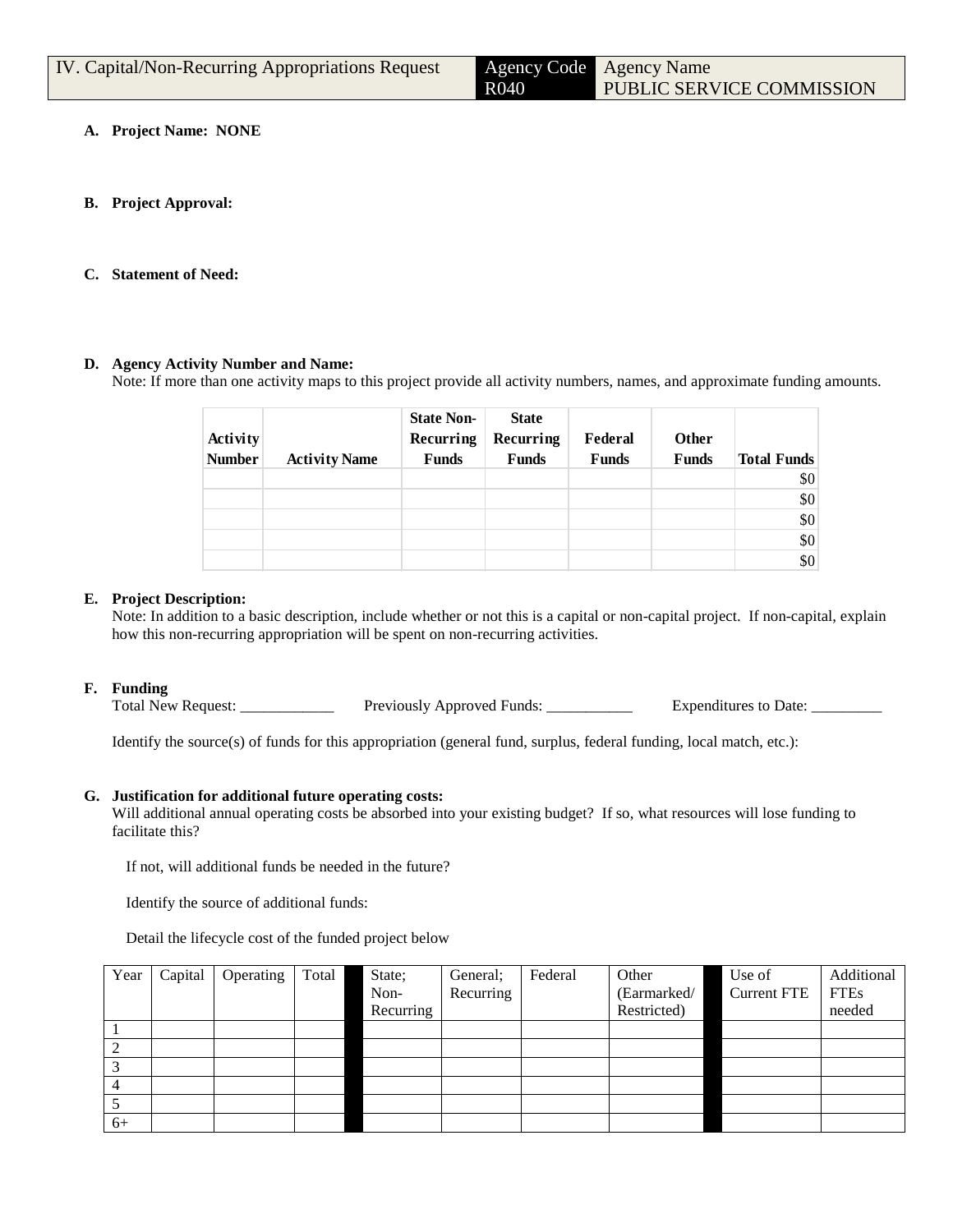| V. Proviso Justification Form | Agency Code       | <b>Agency Name</b>        |  |
|-------------------------------|-------------------|---------------------------|--|
|                               | R <sub>04</sub> 0 | PUBLIC SERVICE COMMISSION |  |

#### **A. Proviso Number NONE**

Using the renumbered 2012-13 proviso base provided on the OSB website indicate the proviso number *(If new indicate "New #1","New #2", etc.)*:

## **B. Appropriation**

Related budget category, program, or non-recurring reques (*Leave blank if not associated with funding priority)*:

#### **C. Agency Interest**

Is this proviso agency-specific, a general proviso that affects the agency, or a proviso from another agency's section that has had consequences?

## **D. Action**

*(*Indicate Keep, Amend, Delete, or Add):

#### **E. Title**

Descriptive Proviso Title:

## **F. Summary**

Summary of Existing or New Proviso:

## **G. Explanation of Amendment to/or Deletion of Existing Proviso**

(If request to delete proviso is due to codification, note the section of the Code of Laws where the language has been codified):

## **H. Explanation of how this proviso directs the expenditure or appropriation of funds, and why this direction is necessary**

## **I. Justification**

Refer to the instructions for the correct question to answer in this space, based on the action you selected

- **J. Fiscal Impact (Include impact on each source of funds – state, federal, and other)**
- **K. Text of New Proviso with Underline or Entire Existing Proviso Text with Strikeover and Underline**

*(INSERT PROVISO FROM FY 2012-13 RENUMBERED PROVISO BASE HERE)*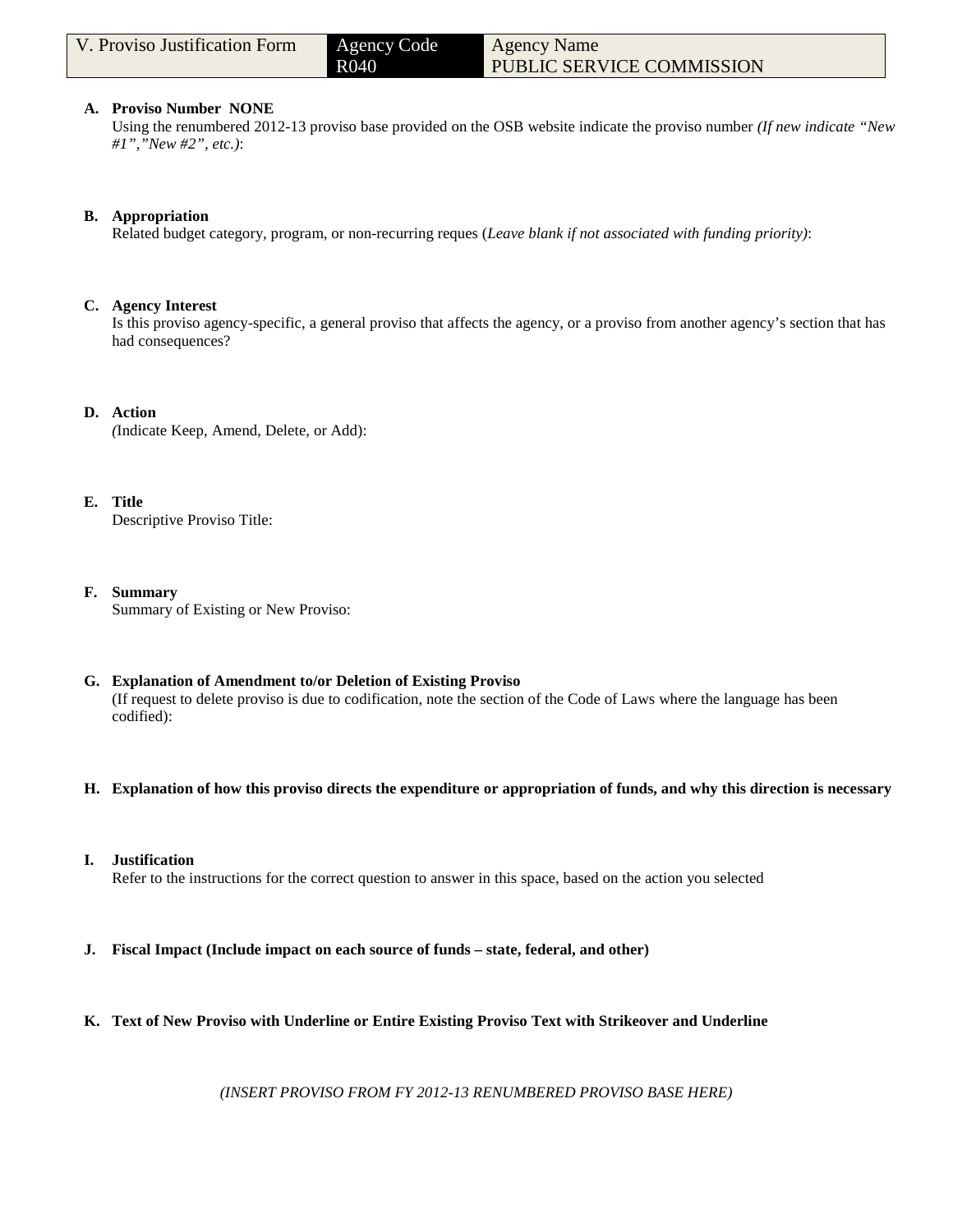| FY 2012-13 Agency Budget Request                                                                                     |                          | <b>Agency</b><br>Code R040                                                                           | <b>Agency Name</b>                                                                                   | <b>PUBLIC SERVICE COMMISSION</b> |            |  |
|----------------------------------------------------------------------------------------------------------------------|--------------------------|------------------------------------------------------------------------------------------------------|------------------------------------------------------------------------------------------------------|----------------------------------|------------|--|
| <b>Federal Aid Justification</b>                                                                                     |                          |                                                                                                      |                                                                                                      | DE-OE0000143                     |            |  |
| <b>Summary</b><br>Award Title                                                                                        |                          | RECOVERY ACT - STATE ELECTRICITY REGULATORS ASSISTANCE - STATE OF SOUTH CAROLINA                     |                                                                                                      |                                  |            |  |
| CFDA Number/Title<br>Award Number (Federal)                                                                          | DE-OE0000143             | (81.122) Electricity Delivery and Energy Reliability, Research, Development and<br><b>Start Date</b> | If "Other", identify:<br>11/01/09<br><b>Federal Agency</b>                                           | Department of Energy (89)        |            |  |
| Award Number (State)<br><b>Award Period</b>                                                                          | R04011300010<br>One-Time | <b>End Date</b>                                                                                      | 12/31/13<br><b>Federal Subagency</b><br>If "Other", explain:                                         |                                  |            |  |
|                                                                                                                      |                          |                                                                                                      |                                                                                                      |                                  |            |  |
| Financial                                                                                                            |                          |                                                                                                      |                                                                                                      |                                  |            |  |
| <b>Total Award Amount</b>                                                                                            | 864,183.00<br>$\zeta$    | Amount Available in FY 2012-13                                                                       |                                                                                                      | -Ś                               | 237,000.00 |  |
| State Match Required?                                                                                                | <b>No</b>                |                                                                                                      | If "Yes", describe, and provide SAP Fund Number(s) of funding sources                                |                                  |            |  |
| Local Match Required?                                                                                                | <b>No</b>                | If "Yes", describe                                                                                   |                                                                                                      |                                  |            |  |
| Assistance Type                                                                                                      |                          | If "Other", explain                                                                                  |                                                                                                      | <b>ARRA</b>                      |            |  |
| Is administrative and/or indirect cost recovery permitted? If so, explain:                                           |                          |                                                                                                      | Included cost associated with the assessment paid for the ARRA Central Oversight Administrative Cost |                                  |            |  |
| Will funds be passed-through to other entities? If so, what types of<br>entities, and how will funds be distributed? |                          | <b>NONE</b>                                                                                          |                                                                                                      |                                  |            |  |